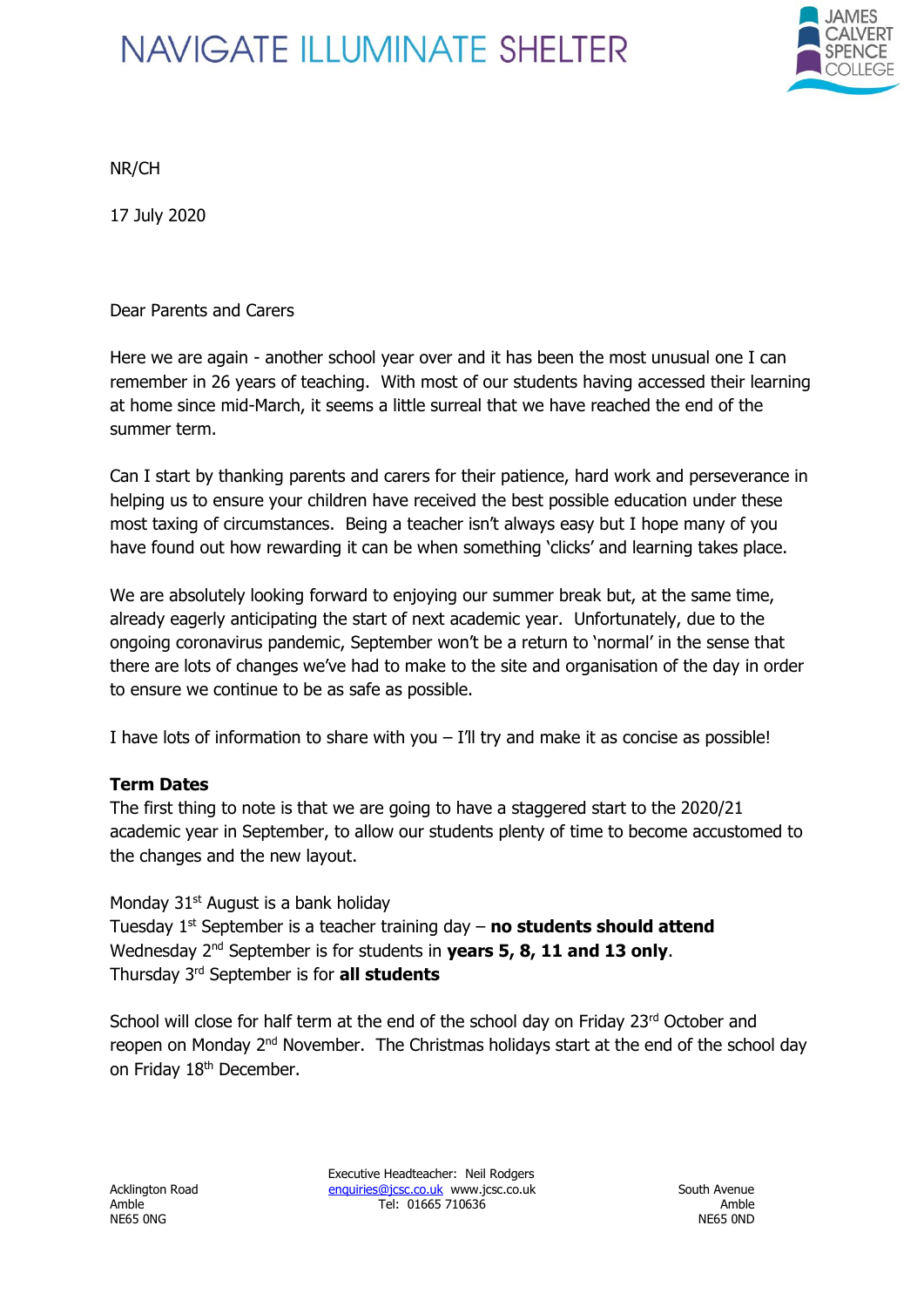

### **School Day**

The timings of the school day remain the same from September, with lessons starting at 8.50am and the end of the formal day at 3.10pm every day.

#### **Uniform**

Due to the advice around clothing being washed more often, we are modifying our uniform expectations for the autumn term, so a blazer and tie should not be worn. You should already have received a letter from Mr McCudden outlining the uniform, but a summary is:

- Grey v-neck sweater with the school logo embroidered
- White shirt or polo shirt
- Black school shorts, knee length skirt or standard fit school trousers [not fashion items, jeans or leggings; no logos or embellishments]
- Shoes should be plain black throughout, without visible logo and be polishable

If you would like further clarification on the above, or would like to know where the uniform can be purchased, please visit our website or contact us directly.

#### **Site organisation**

Year 7 will revert back to being taught on the South Avenue site for 2020/21 and will be based in the mobile classrooms.

[As I mentioned earlier, the DfE have given all schools quite specific guidance on how they](https://www.gov.uk/government/publications/actions-for-schools-during-the-coronavirus-outbreak/guidance-for-full-opening-schools)  [expect us to function in September and, should you wish to do so, you can find the original](https://www.gov.uk/government/publications/actions-for-schools-during-the-coronavirus-outbreak/guidance-for-full-opening-schools)  [document by following the link.](https://www.gov.uk/government/publications/actions-for-schools-during-the-coronavirus-outbreak/guidance-for-full-opening-schools)

We have planned that:

- All year groups will be allocated an area or 'zone' of the school building and grounds where they will have the majority of their lessons
- At South Avenue, years 5 and 6 will use the main entrance from South Avenue and head directly into the rear yard, whilst year 7 will enter the school using the gate from the welfare, near the mobile classrooms, and use the front yard.
- At Acklington Road, years 8 and 9 will use the main student entrance, with years 10 and 11 using an entrance at the opposite side of the building, gaining access to the site using the gate between the science and English rooms.
- Breakfast Club will take place as usual from 8.00am on both sites.
- Year groups will stay in their zones, preferably in the same classroom as much as possible, and the teachers will move to the students
- Breaks and lunches will be taken in the zones with a restricted menu on offer from our canteen. Lunch will be delivered to the year group zones and eaten in classrooms and/or social areas, rather than the dinner hall.
- Packed lunches may be brought to school, but the contents should not be shared with others.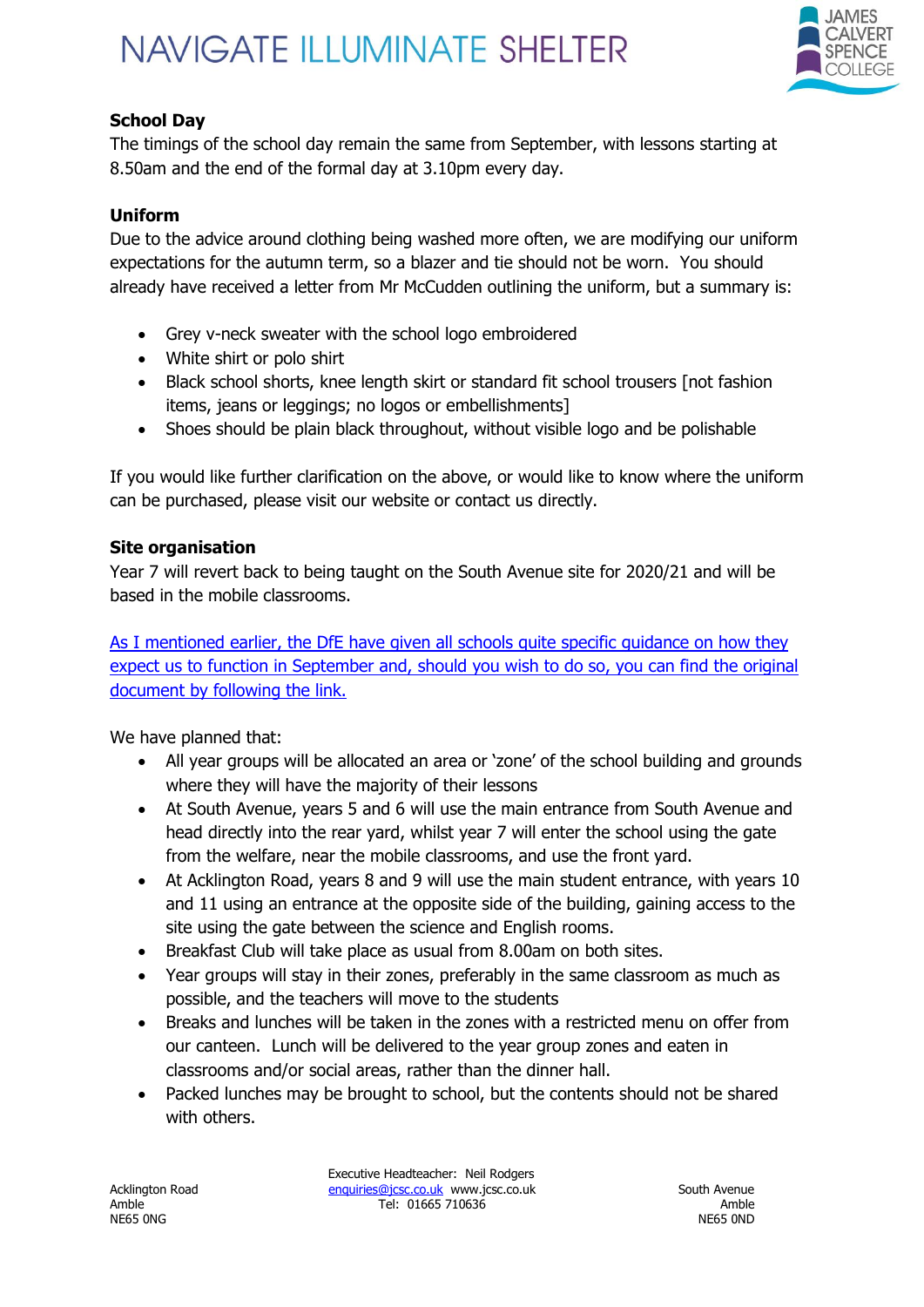

- Practical lessons will still take place, although they might be less frequent as these areas will be shared and will need cleaning between lessons when used by different groups of students.
- We are unable to have assemblies or other large gatherings. Should this level of social distancing continue later in the term, we will also have to change the format of parents' evenings and open evenings.
- Masks should not be worn in school, as the current advice suggests they are not effective in our environment. Government guidance at this time suggests that, unlike public transport, masks are not mandatory on the school buses. Should students choose to wear a mask when travelling to and from school, they need to bring a bag so they are able to store them as hygienically as possible during the school day. This is guidance which may well change significantly between now and September and I will update parents on this, and any other updates, towards the end of the summer break.

#### **Staffing**

Inevitably, at this time of year, we have some changes in our staffing for a variety of reasons.

Mrs Crosby began her maternity leave earlier this term and, as we eagerly await news of her baby, we wish her and her family all the very best.

You will remember that this time last year Mrs Brown took a year-long sabbatical and was due to return this September. I'm sure you'll be as perplexed as me when I tell you that the sunny climate and golden beaches of Portugal appear to be a bigger attraction than Amble [crazy, I know] and she has decided to move there permanently and pursue other adventures. She will be a huge miss to our school and our community, but we wish her all the very best for the future.

Miss Douglas has been with us for a year as our PE apprentice, working with our younger students during their PE lessons at South Avenue and, more recently, helping with Mrs McNaughton's group every Friday. She leaves us to take up her place on a degree course which I sincerely hope will lead to her returning in the near future as one of our PE staff.

Mrs Nicholson has been our Primary Improvement Lead at South Avenue since last March, when she stepped in to work with the year 5 and 6 teams to help us make some significant improvements in the quality of provision at South Avenue. She promised us that she would stay for one year to work alongside our dedicated and talented teachers to ensure our outcomes at key stage 2 improved. In all honesty, we must have had at least three years' worth of time, effort and dedication from Mrs Nicholson over the past 12 months as she has been absolutely integral to some key developments which sees our lower school site in a hugely better position for Mr Nisbet to lead from September.

Mrs Parks has been a cornerstone of James Calvert Spence College since its inception and of Coquet High School for many years before that. She is a highly valued, well respected and

NE65 0NG NE65 0ND

Executive Headteacher: Neil Rodgers Acklington Road <u>enquiries@jcsc.co.uk</u> www.jcsc.co.uk South Avenue Amble Tel: 01665 710636 Amble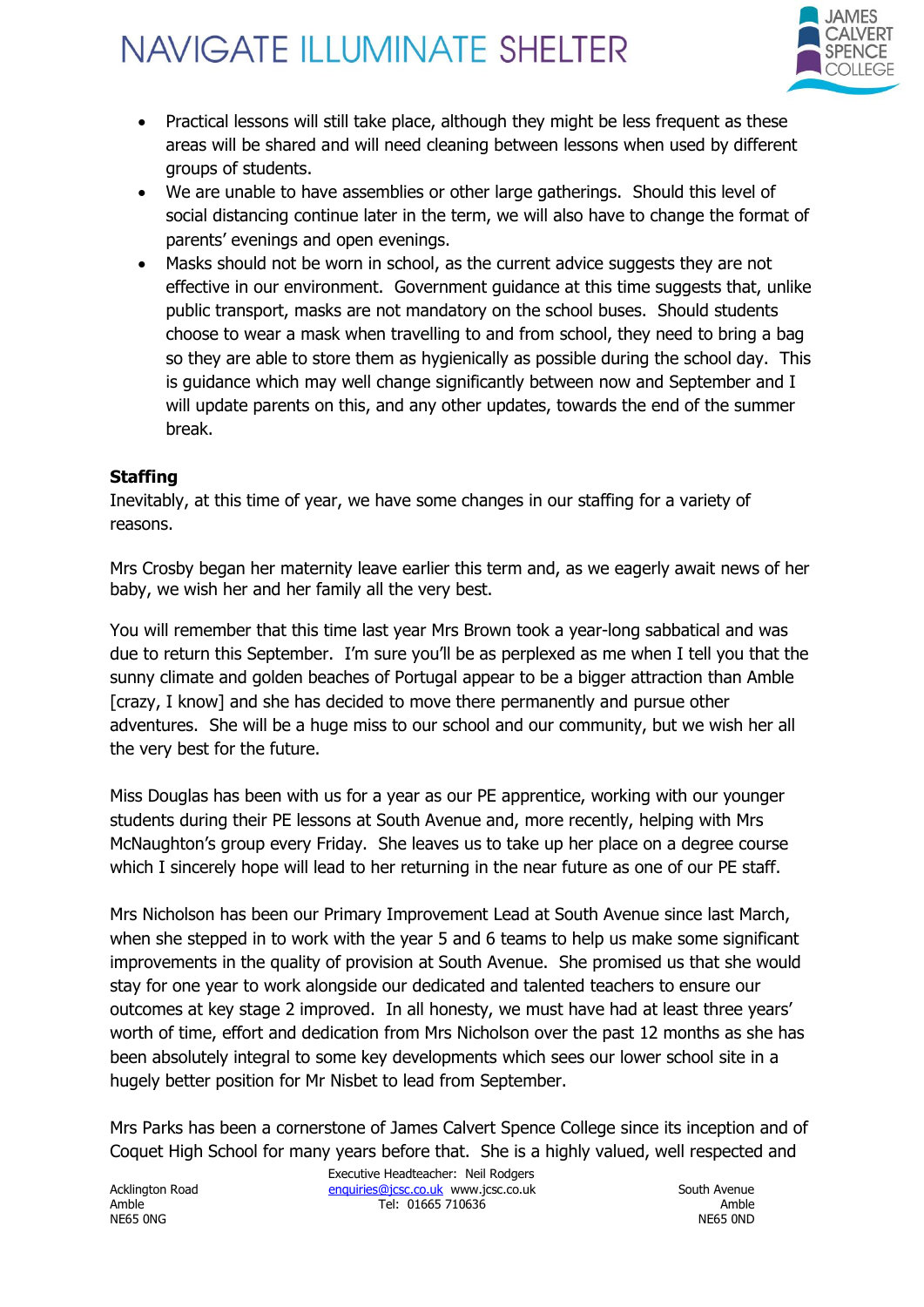

dearly loved colleague and an influential and active member of the community. She represents what JCSC is all about – kindness, tolerance and understanding with a genuine drive and desire to ensure our young people are properly educated and prepared for the future. Having worked with our staff team, teaching our community's children over the past 27 years, Mrs Parks has decided that the time is right for her to take a very early retirement. This news comes with mixed emotions for all of us at JCSC as we understand that this is absolutely the right thing for her to do and the right time, but we know we will miss her. Fortunately, she has promised to continue visiting with her homemade cakes!

In September we have two new members of the maths team joining us in the form of Mr Robson and Mrs Davitt. I am sure they will be a huge success, contributing to the accelerated progress of our students in this key subject.

We also welcome back Miss Kane to the English department following her maternity leave, and she returns with the sole purpose of delivering high quality additional English teaching to small groups of students, assisting them in catching up and maximising progress.

In other staffing news, Mrs Yuill has been appointed as the permanent Director of Art & Design, and will be ably assisted by Miss Scrimgeour as second in Art & Design for the duration of Mrs Crosby's maternity leave.

At key stage 2, Mrs Allman, Miss Middleton and Mr Heeney take up new roles leading on reading, writing and maths respectively.

Mrs Davison was appointed as second in Maths earlier this term and joins our other leaders in ensuring we offer the very best education to our students.

I am sure you will join us in congratulating our existing colleagues who are taking on a new challenge and warmly welcoming our new staff.

I know that there has been a huge amount of information in this letter, if you would like any further clarification, or wish to speak to someone about any aspect of school life, please don't hesitate to get in touch – including during the summer break.

One group of people who work incredibly hard, and whose gargantuan efforts often go unnoticed is our governing body. They are a team of dedicated volunteers who give up hours of their time, totally unpaid, to ensure our community has a school that is continually improving, self-reflective and determined to give our young people the very best life chances. They are a highly professional, well-organised and effective team who have provided me personally, and the staff body as a whole, with unconditional support throughout this crisis. They are a fundamental part of the JCSC team and I am sure you will join me in thanking them for their time, dedication and unwavering commitment. [The governors' annual report can be viewed on our website](https://www.jcsc.co.uk/wp-content/uploads/2020/07/Governing-Body-Annual-Report-2020.pdf) and gives a glimpse into the work they do on behalf of us all.

Executive Headteacher: Neil Rodgers Acklington Road [enquiries@jcsc.co.uk](mailto:enquiries@jcsc.co.uk) www.jcsc.co.uk South Avenue<br>Amble 11665 710636 Amble Tel: 01665 710636 Amble Ambre Amble Ambre Amble Amble Ambre Amble Amble Ambre Amble Ambre Ambre Amble Ambre Ambre Ambre Ambre Ambre Ambre Ambre Ambre Ambre Ambre Ambre Ambre Ambre Ambre Ambre Ambre Ambre Ambre Ambre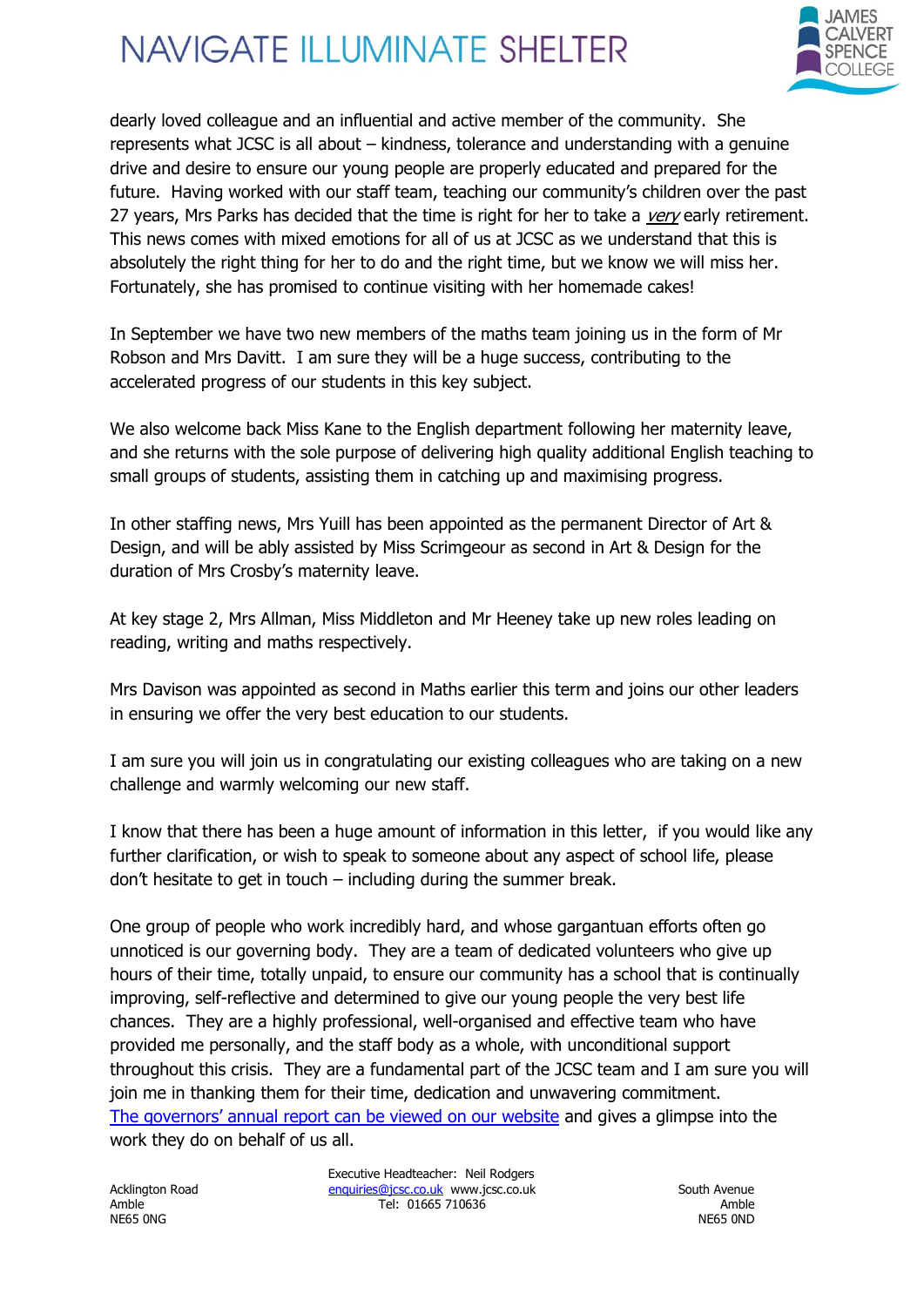

Thank you for your continued support. It's been a hugely challenging and stressful time for us all, and I have been humbled by the wonderful, thoughtful comments that many parents have directed at Team JCSC. Our kitchen staff, our facilities staff, our cleaners, our LSPs, our office admin staff, our teachers and our community have all come together in the most fabulous way…. When times are challenging, good people show themselves to be great and, at JCSC, I'm proud to say I work with a great team. Thank you to you all!

We do hope that you have a safe, relaxing and enjoyable summer break and we look forward to having a full school again in September, when we will continue to strive for excellence for all of our students.

Best wishes

Neil Pods

NEIL RODGERS Executive Headteacher

#### **Some key dates for the summer and the start of the 2010/21 academic year:**

| Thursday August 13th | $\sim$ | A-Level results day     |
|----------------------|--------|-------------------------|
| Thursday August 20th | $\sim$ | <b>GCSE results day</b> |

**[Please see letter from Mr Nisbet regarding the protocol around results days]**

| <b>Tuesday September 1st</b>   | $\overline{\phantom{a}}$ | <b>Staff Training Day/</b><br>6 <sup>th</sup> Form Enrolment Day    |
|--------------------------------|--------------------------|---------------------------------------------------------------------|
| <b>Wednesday September 2nd</b> |                          | Years 5, 8, 11 and 13 return/<br>6 <sup>th</sup> Form Enrolment Day |
| <b>Thursday September 3rd</b>  | -                        | All students back to school                                         |
| Friday October 23rd            |                          | <b>End of first half term</b>                                       |

NE65 0NG NE65 0ND

Executive Headteacher: Neil Rodgers Acklington Road [enquiries@jcsc.co.uk](mailto:enquiries@jcsc.co.uk) www.jcsc.co.uk South Avenue<br>Amble 11665 710636 Amble Tel: 01665 710636 Amble NE65 ONG NE65 ONG